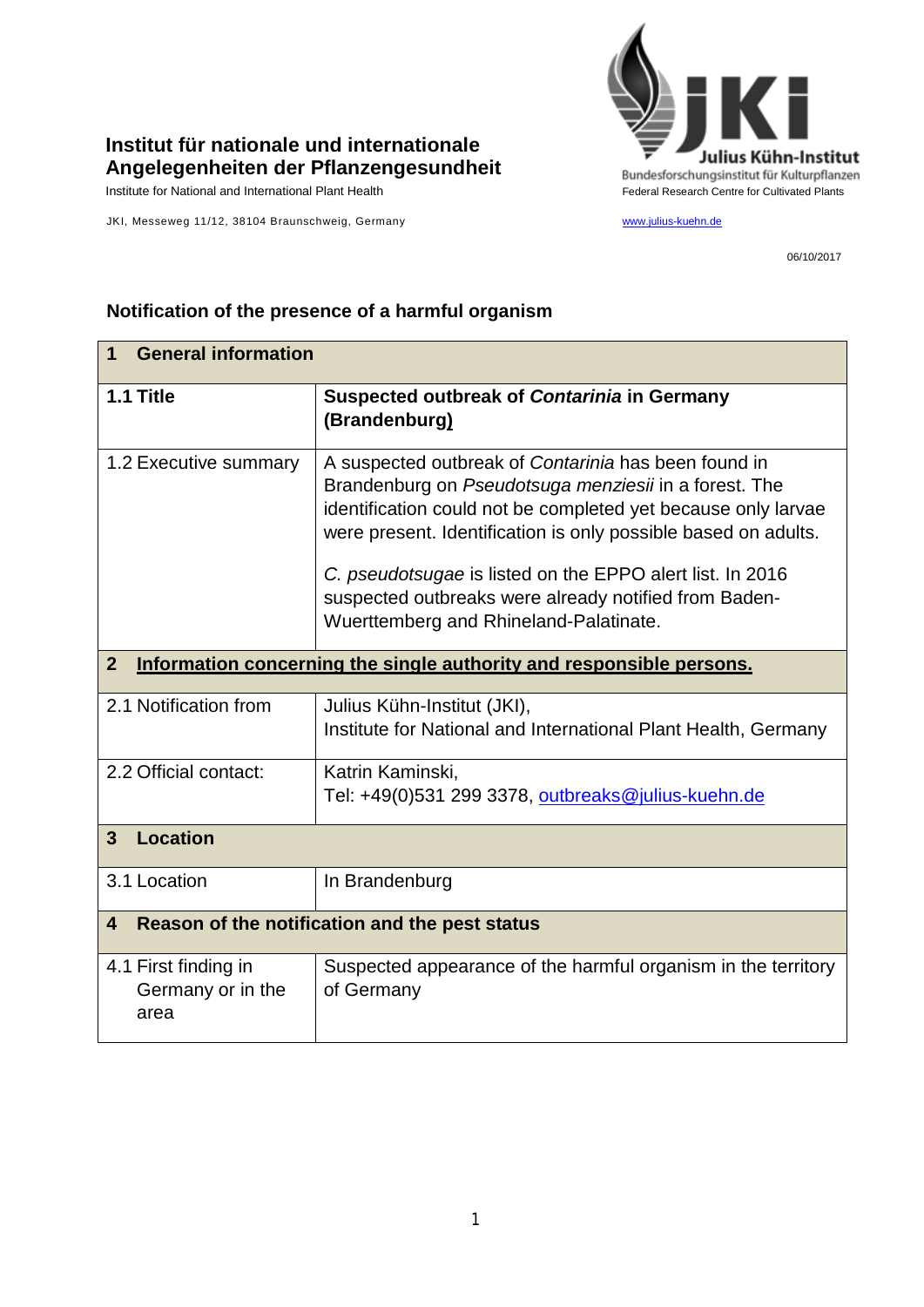| 4.2 Pest status in Germany before the<br>official confirmation of the presence, or<br>suspected presence, of the harmful<br>organism. | Present, only in some parts of<br>Germany (suspected for Contarinia<br>pseudotsugae)                                                                                |  |
|---------------------------------------------------------------------------------------------------------------------------------------|---------------------------------------------------------------------------------------------------------------------------------------------------------------------|--|
| 4.3 Pest status in Germany after the official<br>confirmation of the presence of the<br>harmful organism.                             | Present, only in some parts of<br>Germany (suspected for Contarinia<br>pseudotsugae)                                                                                |  |
| Finding, sampling, testing and confirmation of the harmful organism.<br>5                                                             |                                                                                                                                                                     |  |
| 5.1 How the presence or appearance of the<br>harmful organism was found.                                                              | Information submitted by professional<br>operator: On 12 September 2016<br>needle samples were taken because<br>of symptoms. The investigations were<br>done later. |  |
| 5.2 Date of finding:                                                                                                                  | 18/07/2017                                                                                                                                                          |  |
| 5.3 Sampling for laboratory analysis.                                                                                                 | 16/09/2016                                                                                                                                                          |  |
| 5.4 Diagnostic method.                                                                                                                | Morphological diagnosis by symptoms<br>and larvae, identification of the species<br>is not yet completed because adults<br>need to be reared.                       |  |
| 5.5 Date of official confirmation of the<br>harmful organism's identity.                                                              |                                                                                                                                                                     |  |
| Infested area, and the severity and source of the outbreak in that area.<br>6                                                         |                                                                                                                                                                     |  |
| 6.1 Size and delimitation of the infested<br>area.                                                                                    |                                                                                                                                                                     |  |
| 6.2 Characteristics of the infested area and<br>its vicinity.                                                                         | Open air - production area: forest                                                                                                                                  |  |
| 6.3 Host plants in the infested area and its<br>vicinity.                                                                             | Pseudotsuga menziesii                                                                                                                                               |  |
| 6.4 Infested plant(s), plant product(s) and<br>other object(s).                                                                       | Pseudotsuga menziesii                                                                                                                                               |  |
| 6.5 Severity of the outbreak.                                                                                                         |                                                                                                                                                                     |  |
| 6.6 Source of the outbreak.                                                                                                           | unknown                                                                                                                                                             |  |